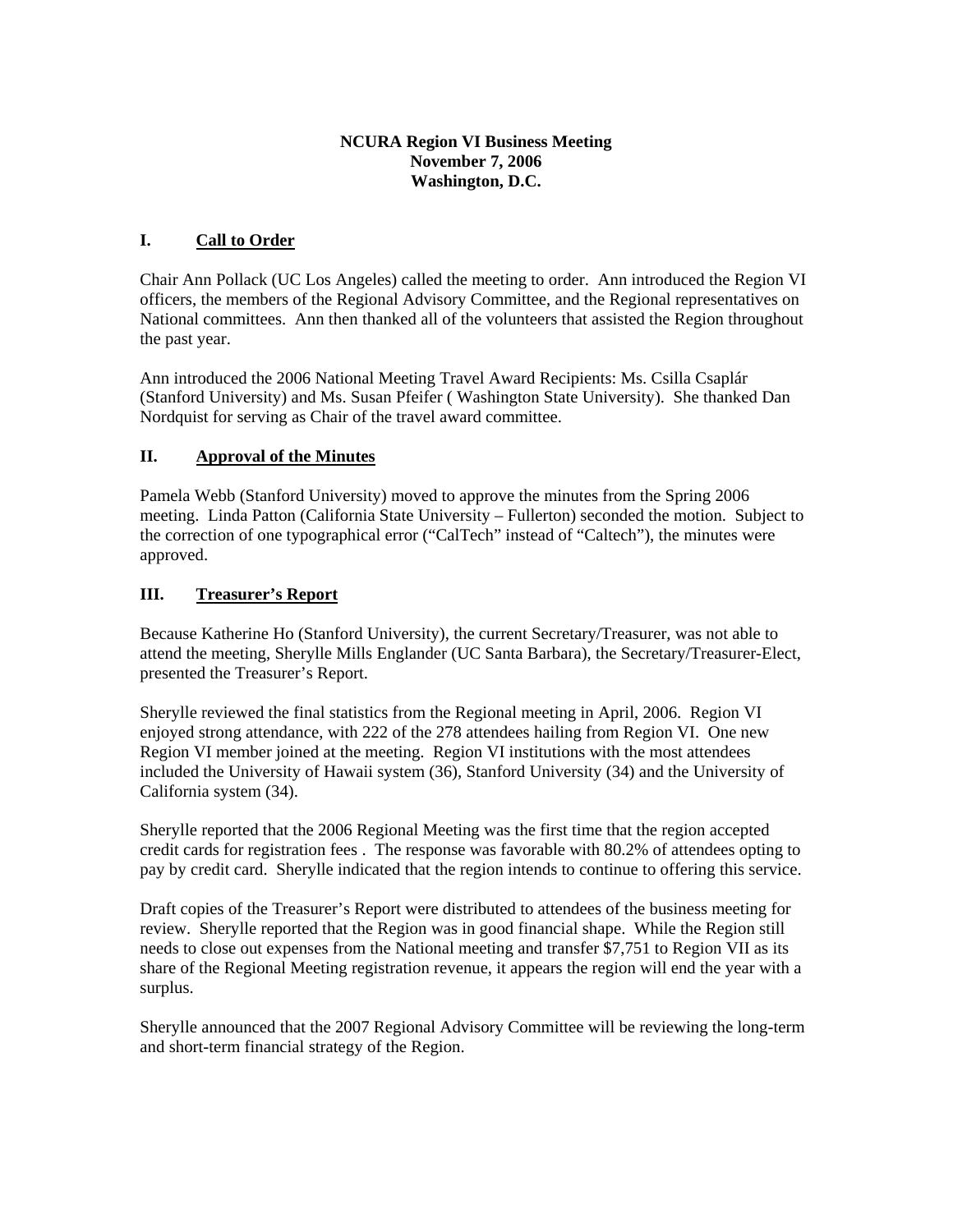# **IV. National Committee Reports**

### *Pam Webb/Nominating and Leadership Development Committee (NLDC)*

Pamela Webb explained that the NLDC has two tasks: (1) to set the slate of officers for national elections; and, (2) to select recipients for National awards..

Pamela announced that the NLDC had completed an in-depth analysis of whether to establish a formal mentorship program. The committee concluded that the membership was being served well through informal mentoring and the benefits of establishing a formal mentorship program would not necessarily outweigh the costs.

Pamela also announced that the NLDC will be evaluating the Leadership Development Institute (LDI), with a goal of completing the evaluation in time to make any recommended modifications for the 2008 program. She encouraged Region VI members to provide feedback on LDI.

Finally, Pamela advised that the NLDC is looking at ways to continue to cultivate new volunteers for NCURA and to expand the opportunities to volunteer in the organization.

## **V. Regional Committee Reports**

### *Dan Nordquist – Award and Recognition Committee*

Dan Nordquist (Washington State University), is the Chair of the standing Award and Recognition Committee. Dan announced that the Regional Advisory Committee has decided to offer two (2) travel awards for the 2007 Regional Meeting in Park City, Utah. He also announced that the committee is seeking nominations for the Distinguished Service Award (renamed this year as the Helen Carrier Distinguished Service Award), the Barry Dorfman Outstanding New Professional Award and the Award for Meritorious Contribution.. The deadline for nominations for all three of these awards is January 15, 2007. Dan reminded members that they must nominate individuals to if the awards are to be given.

Dan then introduced and thanked the members of the Award and Recognition Committee.

### *Dan Nordquist – Vendor/Sponsor Committee for 2007 Regional Meeting*

Dan Nordquist announced he was recently asked to Chair the *ad hoc* Vendor/Sponsor Committee for the 2007 Regional Meeting. The committee was charged with designing a sponsorship/vendors program for the 2007 Regional Meeting. This will be the first time that Region VI/VII have offered a sponsorship/vendor program. The committee has established a three tier benefit structure, with fees ranging from \$1,000 to \$2,000. Modest exhibit space was secured in the Park City Utah hotel where the 2007 Regional Meeting will be held. Sponsors/Vendors will be recognized at key Regional Meeting events and be allowed to have a booth in the exhibit space. Dan encouraged the members to engage the sponsors and vendors when at the Regional meeting.

### *Nancy Daneau – Volunteer/Leadership Committee*

Nancy Daneau (Caltech) introduced and thanked the 2006 members of the *ad hoc* Volunteer/Leadership Committee. She then announced that Kimberlie Small (Washington State University) had been invited to join the 2007 Leadership Development Institute.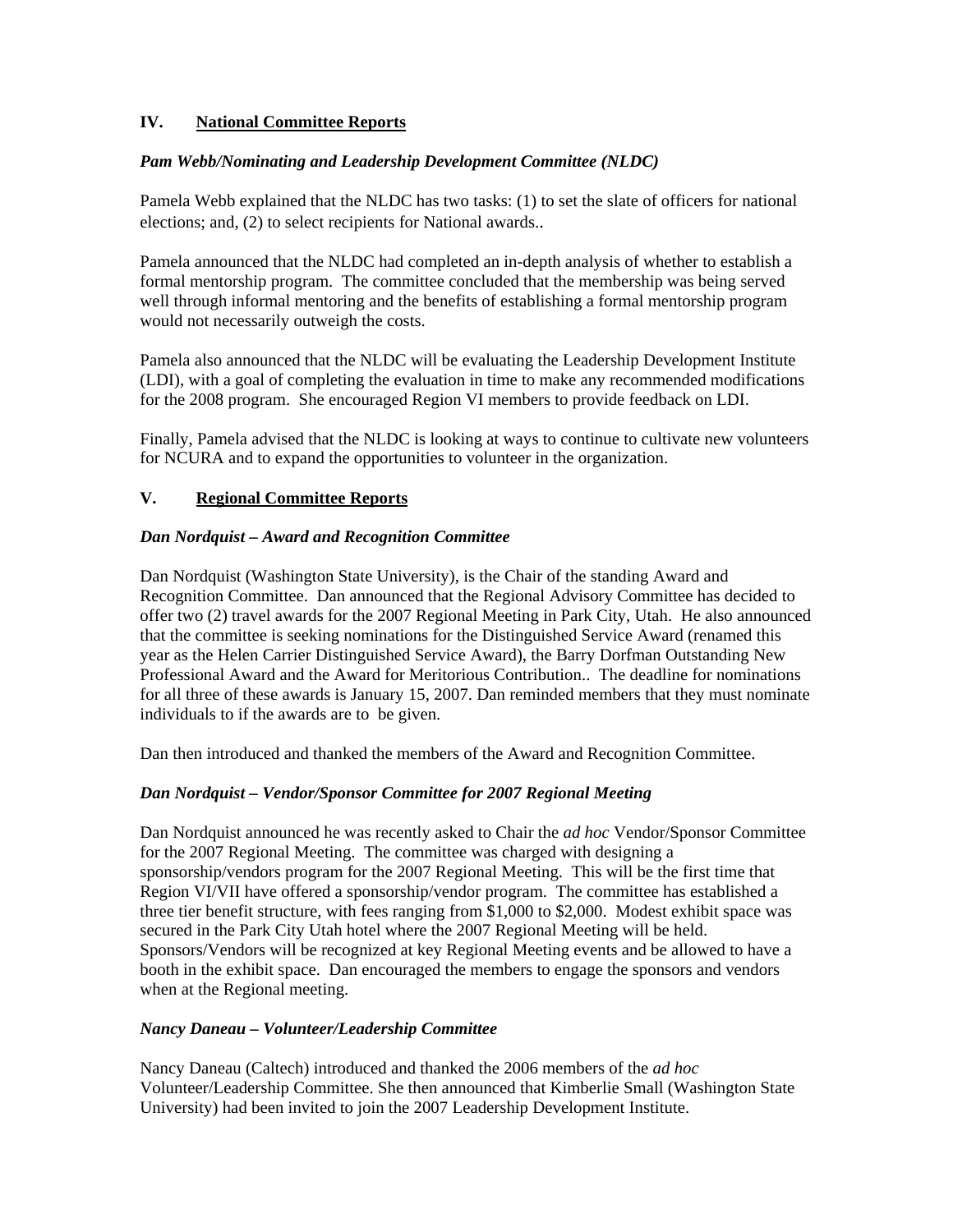The goal of the Volunteer/Leadership Committee is to outreach to new members and introduce them to Region VI's training and volunteer opportunities. In 2006, outreach activities included a welcome e-mail that the Chair sent out about once a month to all new and returning members who had joined in the previous months, and the development and distribution of new member packets that were given to new members who attended the spring regional meeting. Additionally, on Monday night, Nancy and Ann Pollack organized a dutch treat dinner group for new Region VI members who were attending the 2006 National meeting. Nancy reported that 15 new members attended the dinner.

Finally, Nancy advised that she was leaving Region VI due to family relocation. Ann Pollack thanked Nancy for her dedicated and valuable contributions to the Region.

#### *Linda Patton – Nominating Committee*

Linda Patton introduced and thanked the members of the Nominating Committee, as well as past chairs Dan Nordquist (Washington State University), Chris Hansen (UC Irvine) and Dick Seligman (Caltech) for their help and support.

Linda emphasized the need for Region VI members to reflect carefully upon volunteer opportunities, as volunteers are critical to maintaining NCURA's excellence.

Linda then announced the results of the 2006 Region VI elections:

Chair-Elect – Bruce Morgan (UC Irvine) Secretary-Elect – Samantha Westcott (Caltech) Treasurer-Elect – Cora Diaz (UC Santa Barbara) RAC member – Victoria Jensen (California State University – East Bay) Regionally-Elected Member to the National Board of Directors – Ann Pollack (UC Los Angeles)

### **VI. Old Business**

### *Georgette Sakumoto – 2007 Regional Meeting Update*

Georgette Sakumoto (University of Hawaii),2006 Chair-Elect who will become Chair on January 1, 2007, and Program Chair for the Region VI/VII spring meeting . The meeting will be held April 22-25 at the Canyons Resort in Park City, Utah. Georgette indicate that she and her committee are hoping to have a preliminary program posted on the Region VI website by December 8, 2006. Georgette asked members for feedback and ideas on program content. She also reminded the members that Region VII is in charge of location and registration logistics for the 2007 combined meeting. Ann Pollack suggested that members make hotel reservations early to avoid disappointment if the room block fills early as it did last year at the Hawaii meeting.

### *Ann Pollack - Update on Site Selection for 2008 Regional Meeting*

Ann Pollack announced that the 2008 Regional Meeting would be held in Portland, Oregon, and that due to the popularity of the city, hotel arrangements for the meeting had already begun. Georgette and Bruce Morgan, as the incoming Chair and Chair-Elect respectively, are looking at two properties in Portland and requested feedback on the properties from the membership.